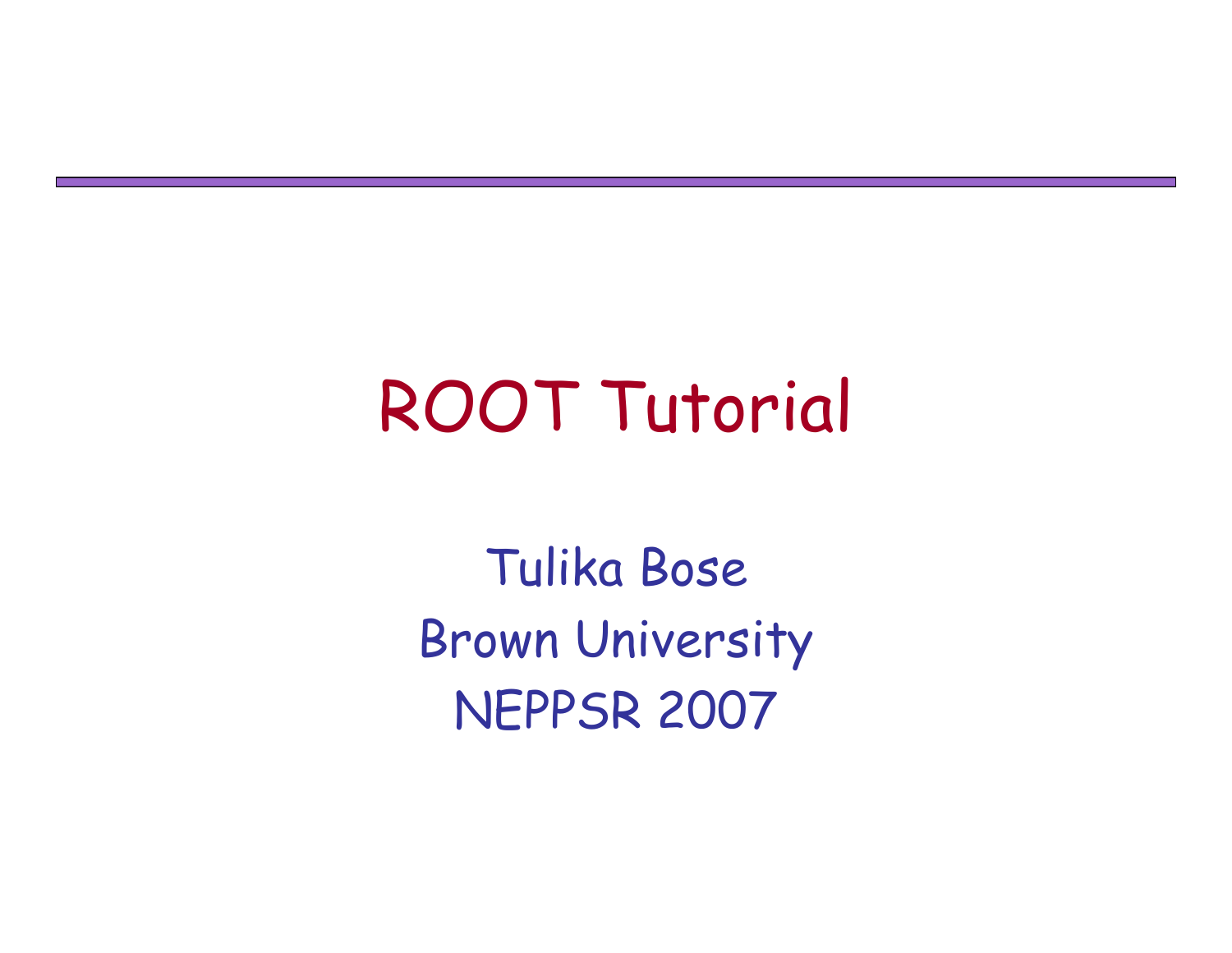### ROOT

### • What is ROOT ?

- –ROOT is an object-oriented C++ analysis package
- – User-compiled code can be called to produce 1-d, 2-d, and 3-d graphics and histograms…
- ROOT uses a language called CINT (C/C++ Interpreter) which contains several extensions to C++
	- – CINT allows the use of a dot "." while an arrow "->" is used in C++
	- –CINT commands always start with "."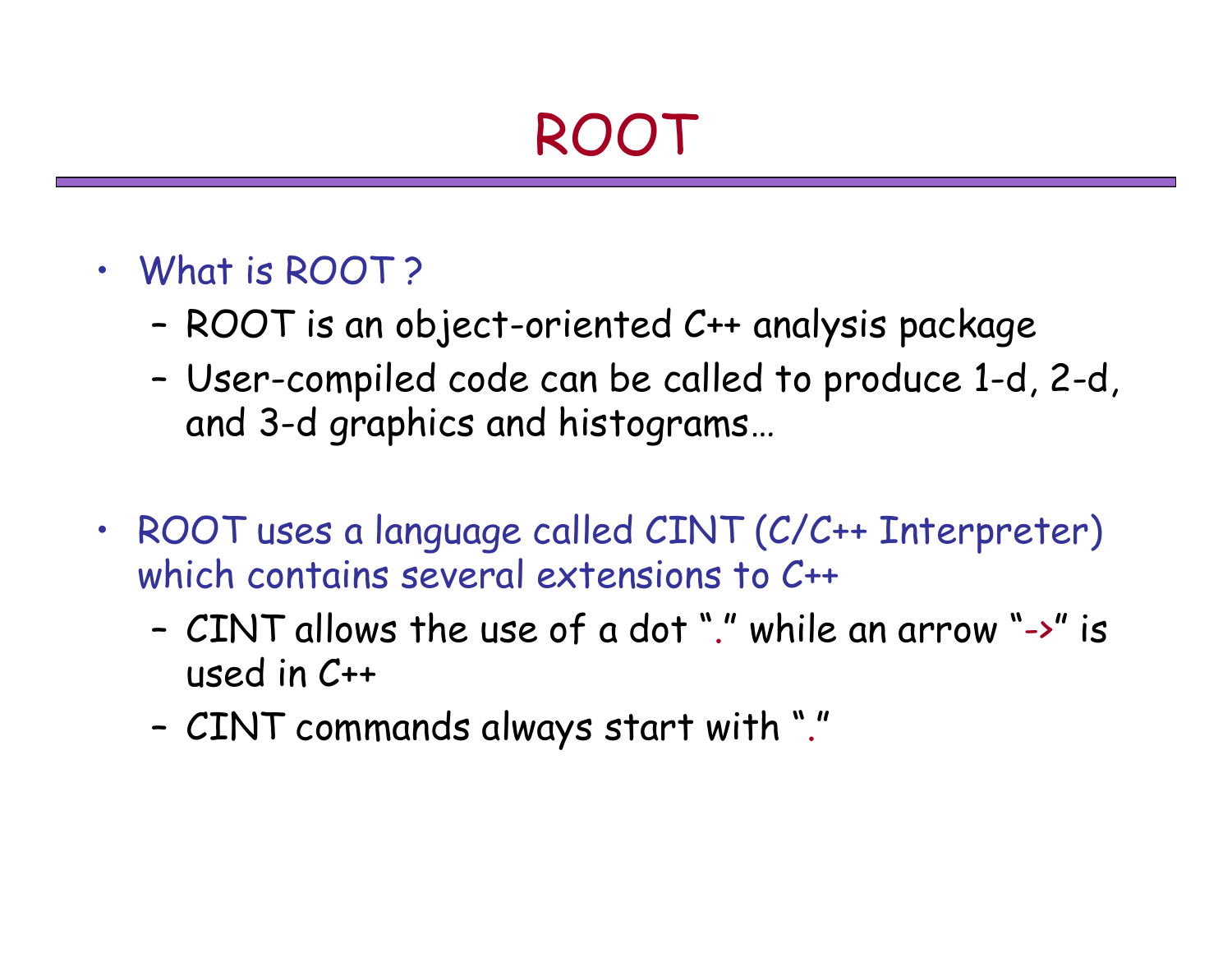### Useful Links

ROOT web-page: <http://root.cern.ch/>

ROOT can be downloaded from <http://root.cern.ch/twiki/bin/view/ROOT/Download>

ROOT Tutorials:

- $\bullet$ <http://root.cern.ch/root/Tutorials.html>
- •Babar [ROOT Tutorial I](http://hepunx.rl.ac.uk/BFROOT/www/doc/workbook_kiwi/root1/root1.html)
- •Babar [ROOT Tutorial II](http://hepunx.rl.ac.uk/BFROOT/www/doc/workbook_kiwi/root2/root2.html)
- • Nevis tutorial: <http://www.nevis.columbia.edu/~seligman/root-class/>

All files used in this tutorial can be found at <http://home.fnal.gov/~tulika/NEPPSR/>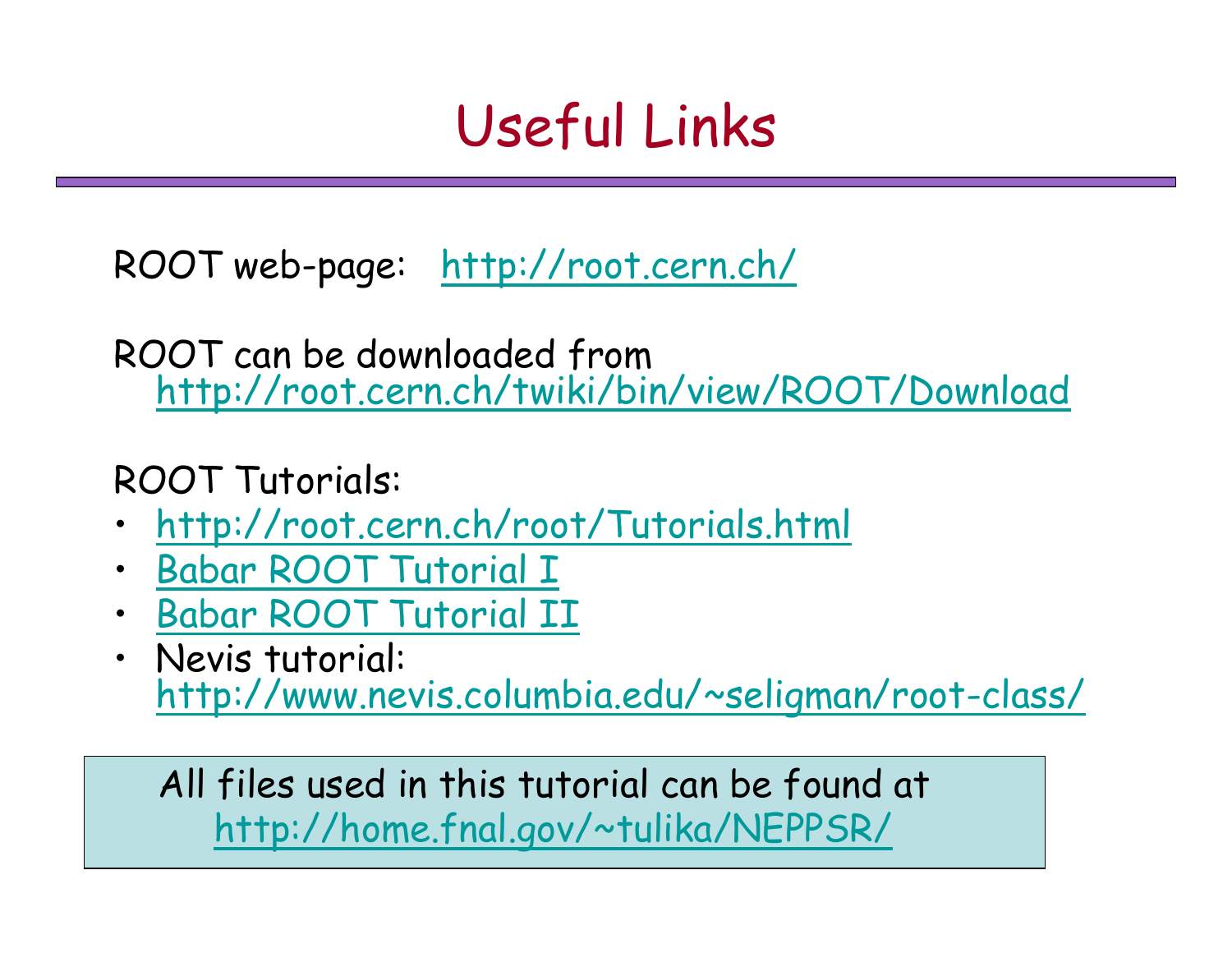### ROOT Basics

#### Start ROOT:

- –type "root"
- –(to skip the introductory welcome type "root –l")



#### **For help: type ".?", ".h" | Quit ROOT: type ".q"**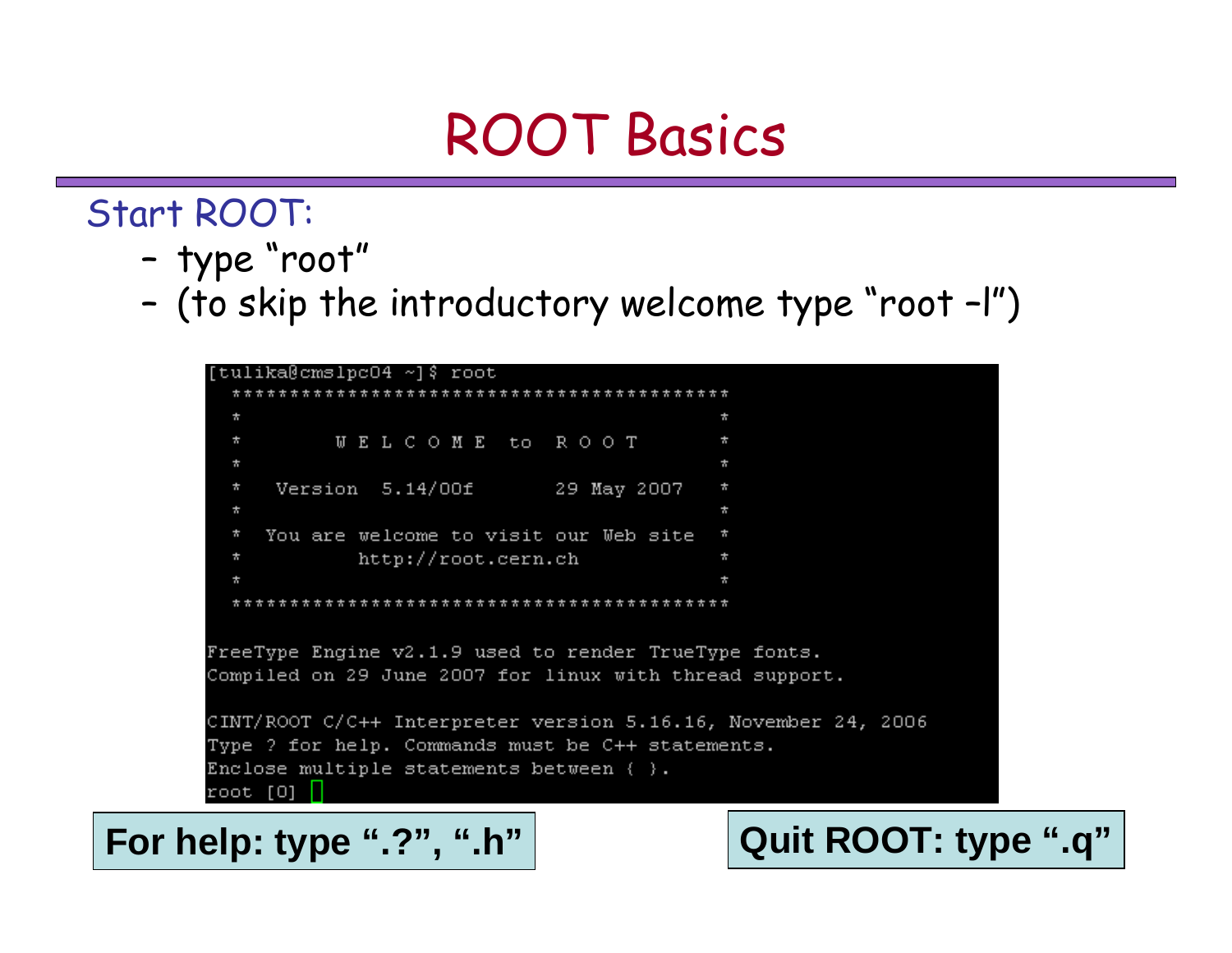## ROOT analysis

A typical ROOT analysis could be:

- Take variables in an n-tuple, make histograms, calculate quantities, and perform fits…
	- –How does one make a histogram ?
	- –What is an n-tuple ?
	- How are calculations done ?
	- –How does one fit ?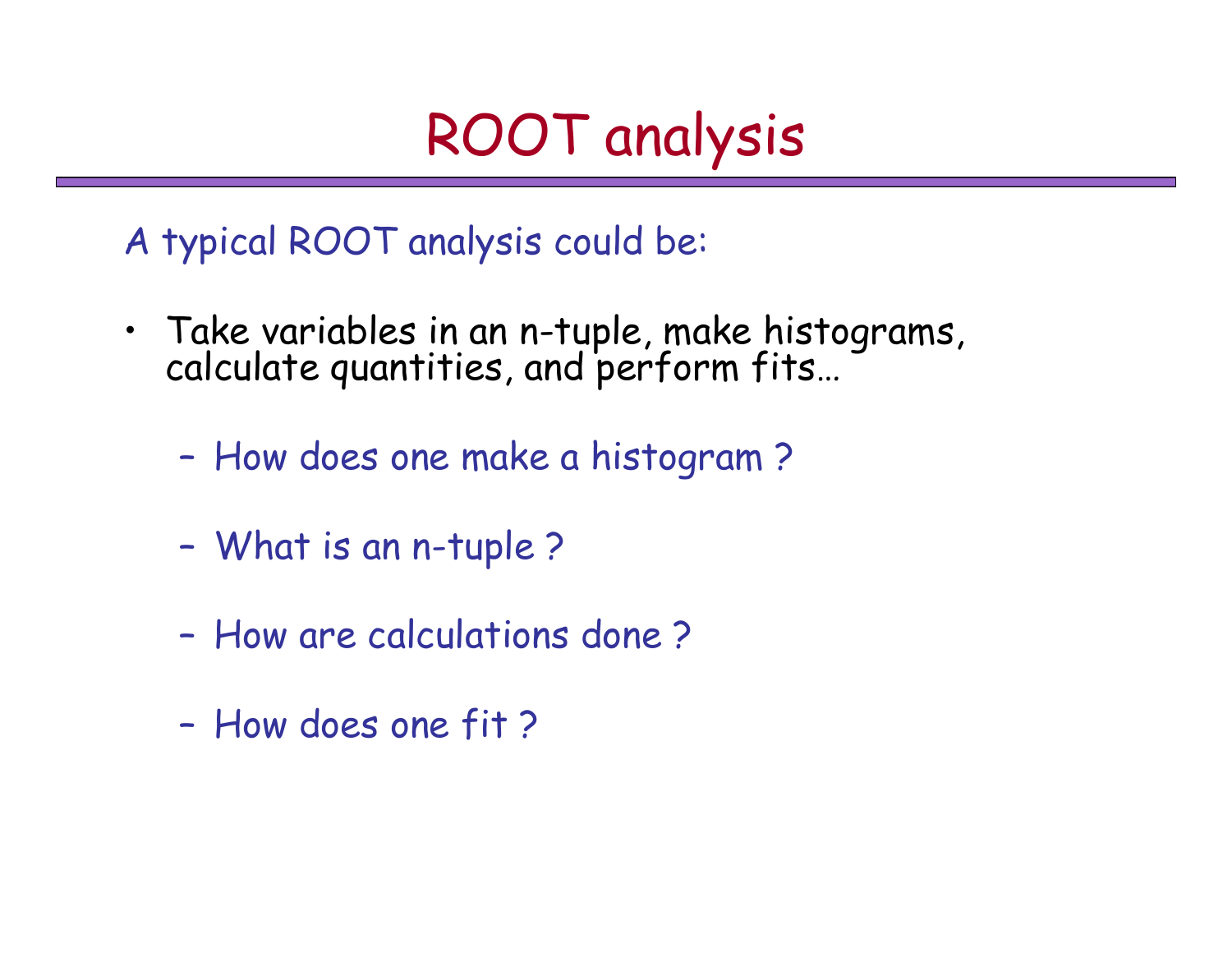# Histograms

Making your first histogram:

- Histograms can be 1-d, 2-d and 3-d
- Declare a histogram to be filled with floating point numbers:

**TH1F \*histName = new TH1F("histName", "histTitle", num\_bins,x\_low,x\_high)**

TH1F \*my\_hist = new TH1F("my\_hist", "My First Histogram", 100, 2, 200)

Note: Bin 0  $\rightarrow$  underflow (i.e. entries < x\_low) Bin (num\_bins+1)  $\rightarrow$  overflow (i.e. entries >  $x_{high}$ )

2-d and 3-d histograms can be booked similarly…

TH2F \*myhist = new TH2F("myhist", "My Hist", 100, 2, 200, 200, 0,500)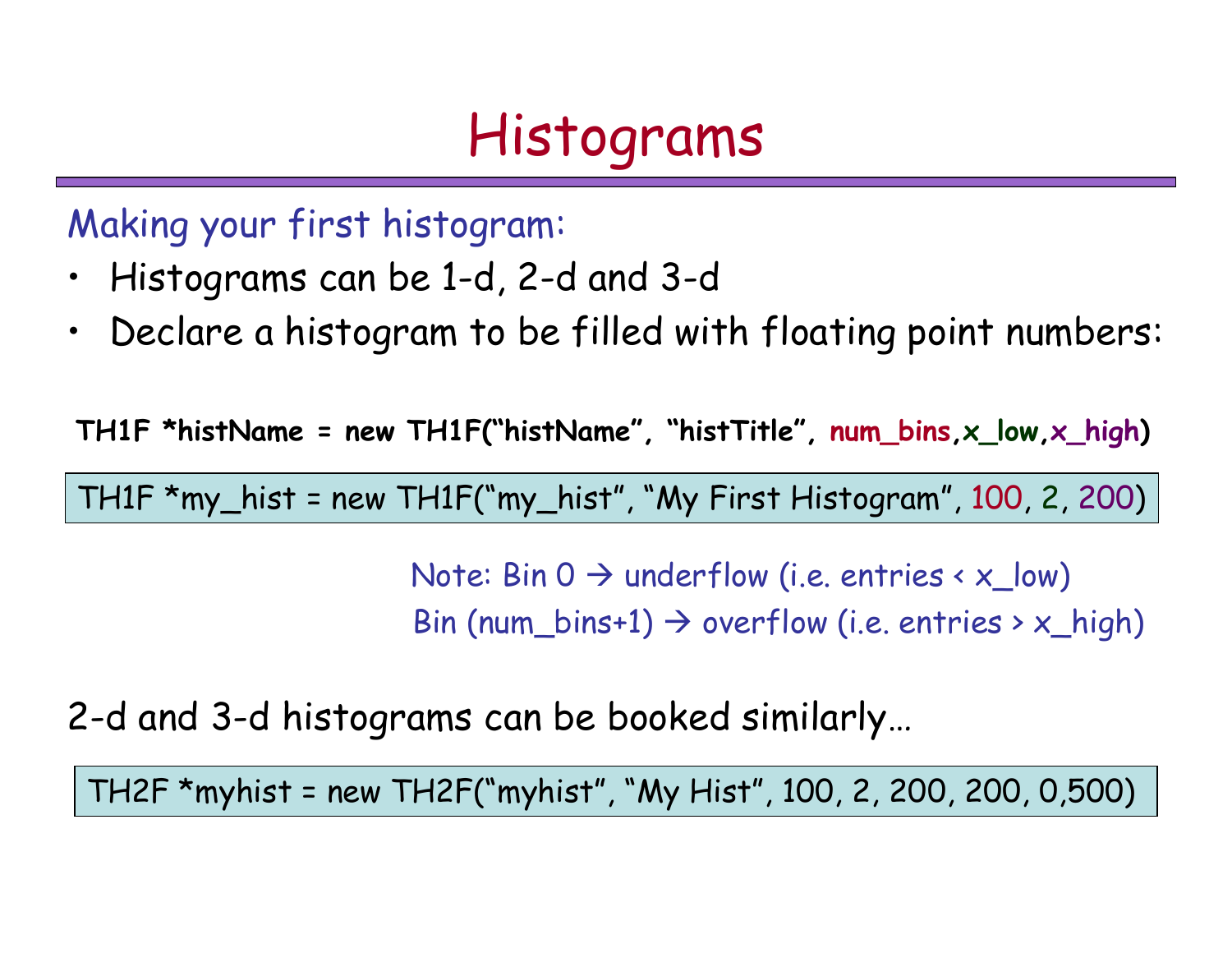# Drawing Histograms

- To draw:
	- –my\_hist->Draw();
- To fill a histogram:
	- –my\_hist->Fill(50);
	- my hist->Fill $(100, 3)$ ;
- Update the histogram:
	- –my\_hist->Draw();

Histogram attributes:

- Change line color:
	- –my\_hist->SetLineColor(2); //red
	- –or my\_hist->SetLineColor(kRed);
	- –my\_hist->Draw();

Look at the [official documentation](ftp://root.cern.ch/root/doc/3Histograms.pdf) for the different drawing o ptions

 $\frac{1}{100}$  the number 100 has weight=3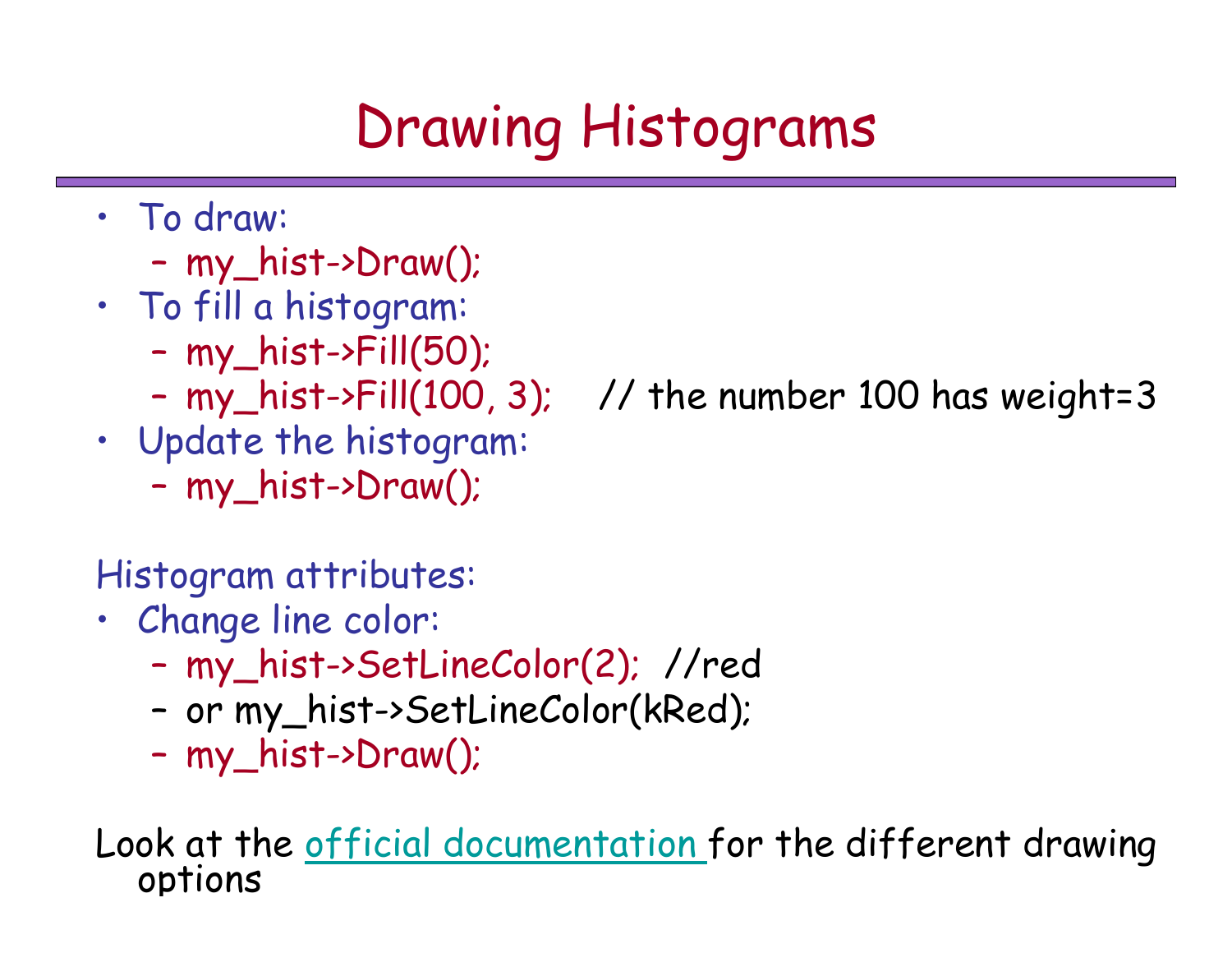```
[tulika@cmslpc04 ~\sim] $ root -1
root [0]root [0] TH1F *my hist = new TH1F ("my hist", "My First Histogram", 100, 2, 200);
root [1] my hist->Draw()
<TCanvas::MakeDefCanvas>: created default TCanvas with name c1
root [2] my hist->Fill(50);
root [3] my hist->Fill(100,3);
root [4] my hist->Draw();
root [5] my hist->SetLineColor(2);
root [6] my hist->Draw();
     [7]
root
```
#### ROOT Session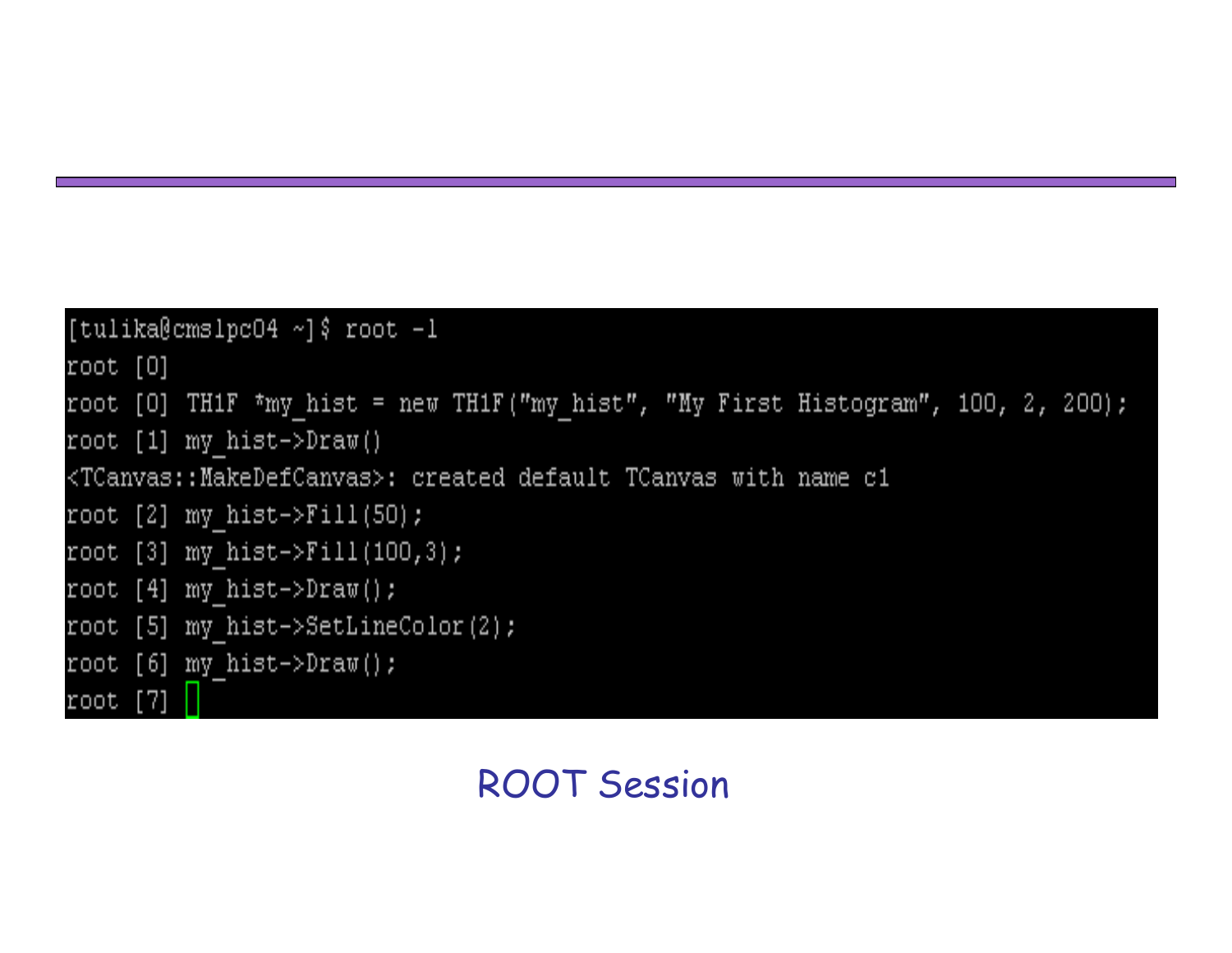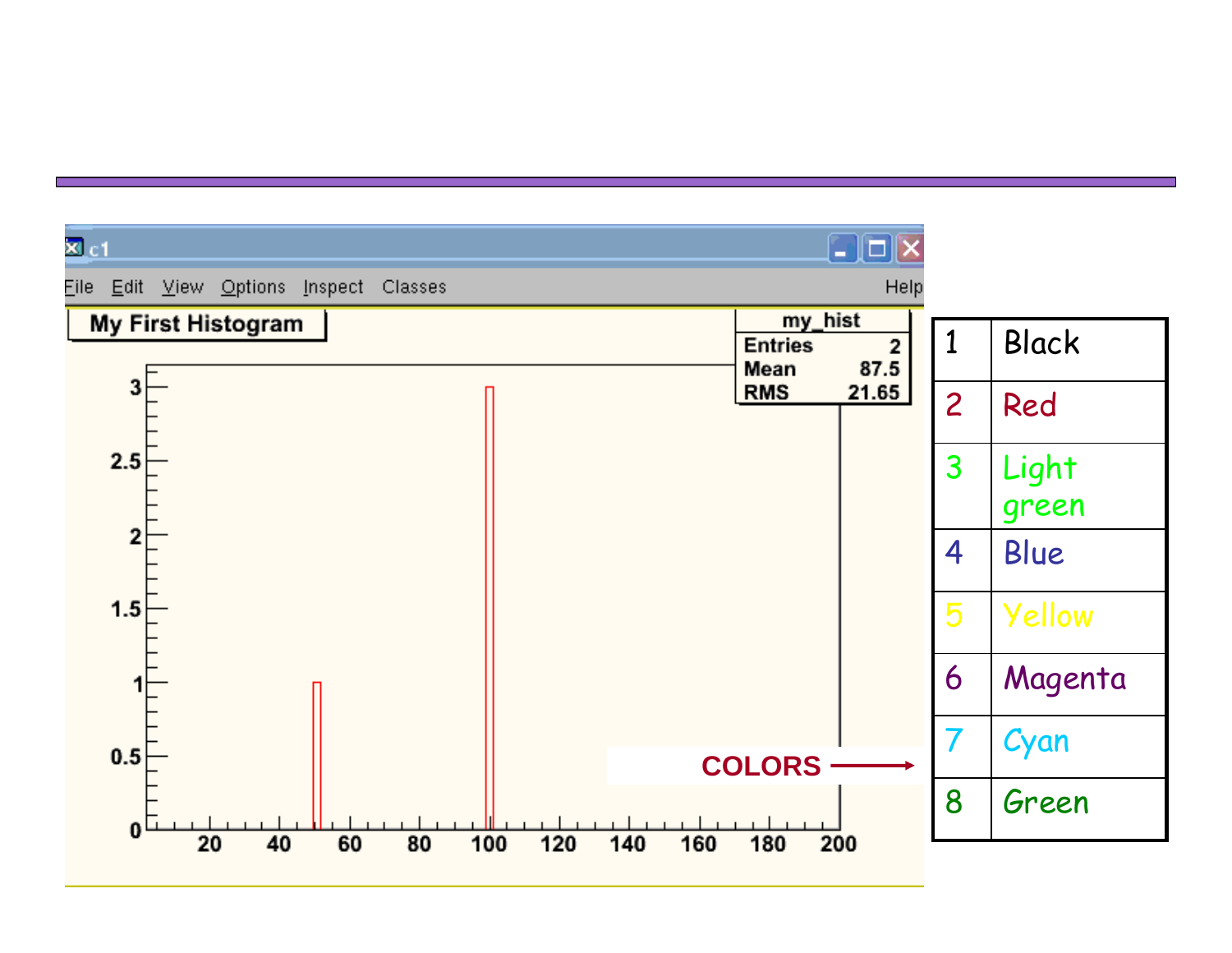# Drawing Options

#### Marker Styles



#### Colors

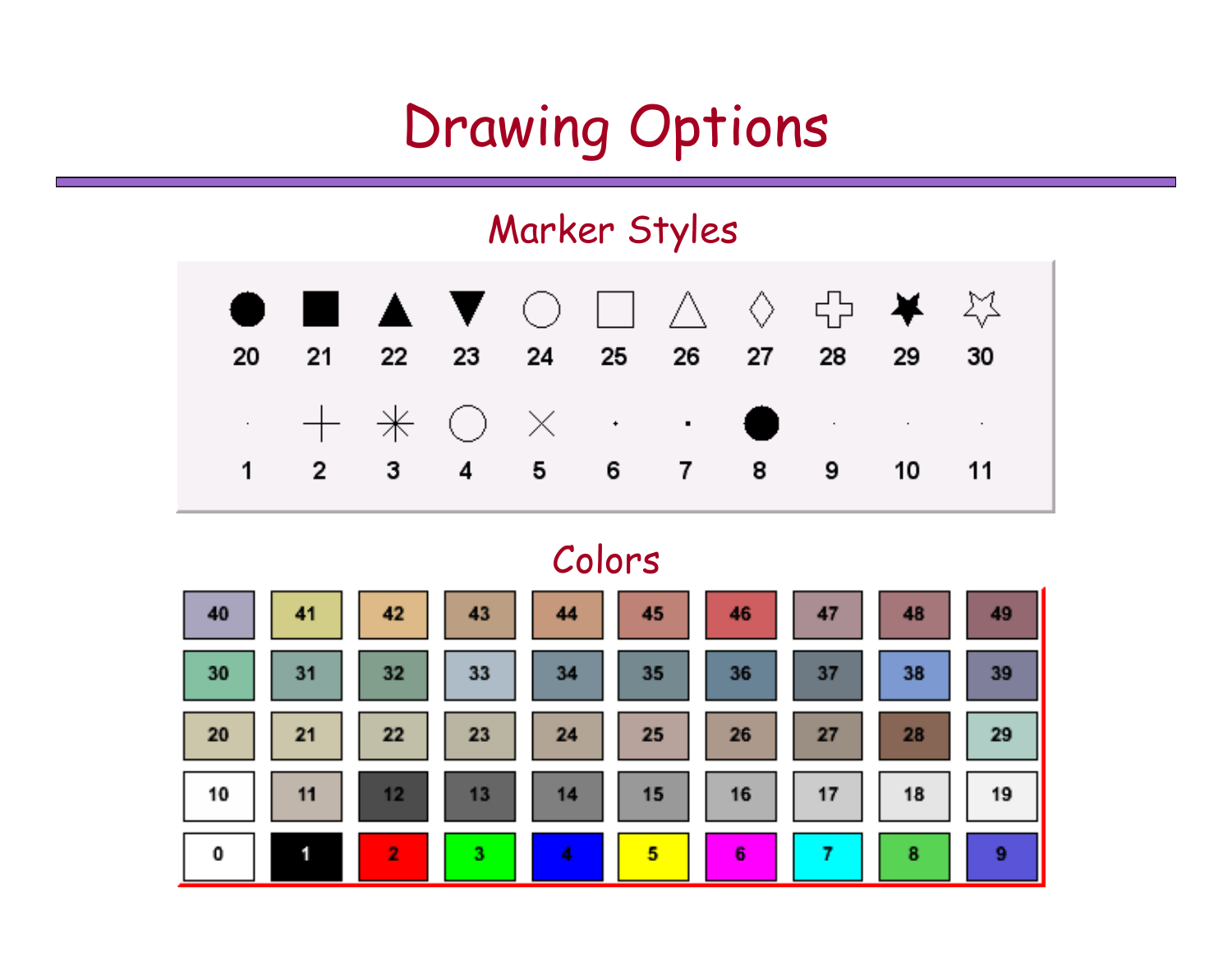# Drawing Options

#### LINE STYLES COLOR WHEEL



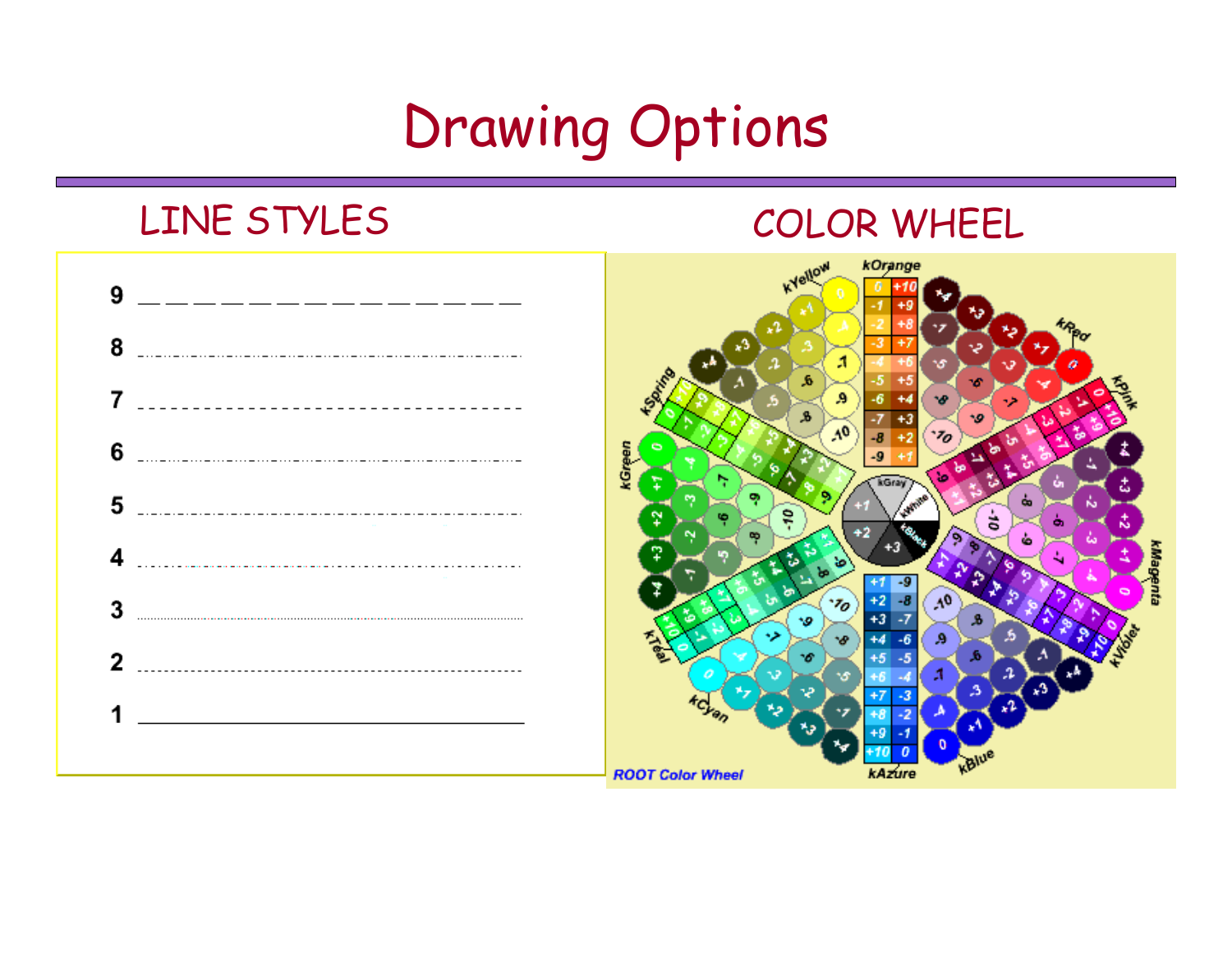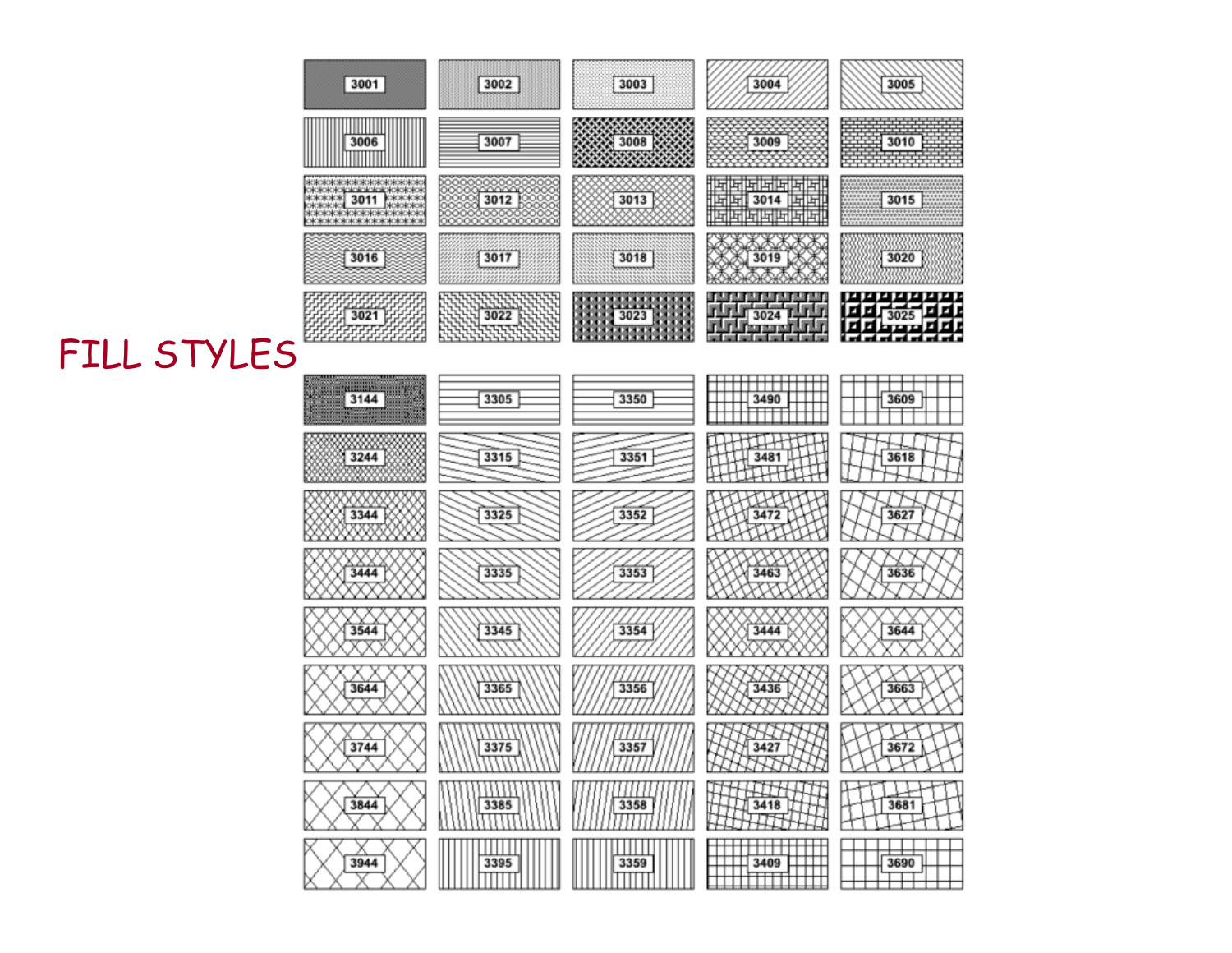### LaTeX in ROOT

|                   | #leq                         |          | #1         | œ           | #infty    |               | #voidb                    |
|-------------------|------------------------------|----------|------------|-------------|-----------|---------------|---------------------------|
| 4                 | #club                        |          | #diamond   | ۷           | #heart    | ۸             | #spade                    |
| $\leftrightarrow$ | #leftrightarrow $\leftarrow$ |          | #leftarrow | Υ           | #uparrow  |               | $\rightarrow$ #rightarrow |
|                   | #downarrow                   | o        | #circ      | 土           | #pm       | re            | #doublequote              |
|                   | #geq                         | ×        | #times     | œ           | #propto   | д             | #partial                  |
|                   | #bullet                      | ÷        | #divide    | 谑           | $#$ neq   | $\equiv$      | #equiv                    |
| $\approx$         | #approx                      | $\cdots$ | #3dots     |             | #cbar     |               | #topbar                   |
|                   | #downleftarrow N#aleph       |          |            | з           | #Jgothic  | R             | #Rgothic                  |
| $\wp$             | #voidn                       | ⊗        | #otimes    | $_{\oplus}$ | #oplus    | ø             | #oslash                   |
|                   | #cap                         | ◡        | #cup       | ⊃           | #supset   | ⊇             | #supseteq                 |
| $\sigma$          | #notsubset                   | ⊂        | #subset    | ⊆           | #subseteq | €             | #in                       |
| 孟                 | #notin                       | ∠        | #angle     | $\rm{v}$    | #nabla    | ⑧             | #oright                   |
| O                 | #ocopyright                  | TM       | #trademark | П           | #prod     | √             | #surd                     |
|                   | #upoint                      | ⇁        | #corner    | Λ           | #wedge    | v             | #vee                      |
|                   | #Leftrightarrow = #Leftarrow |          |            | ⇑           | #Uparrow  | $\Rightarrow$ | #Rightarrow               |
|                   | #Downarrow                   | ٠        | #diamond   |             | #LT       | (R)           | #void1                    |
| $^\copyright$     | #copyright                   | тм       | #void3     |             | tsum      |               | #arctop                   |
|                   | #Ibar                        |          | #arcbottom |             | #topbar   |               | #void8                    |
|                   | #bottombar                   |          | #arcbar    |             | #Itbar    | A             | #AA                       |
| lå                | #aa                          |          | #void06    |             | #GT       |               | #int                      |
|                   |                              |          |            |             |           |               |                           |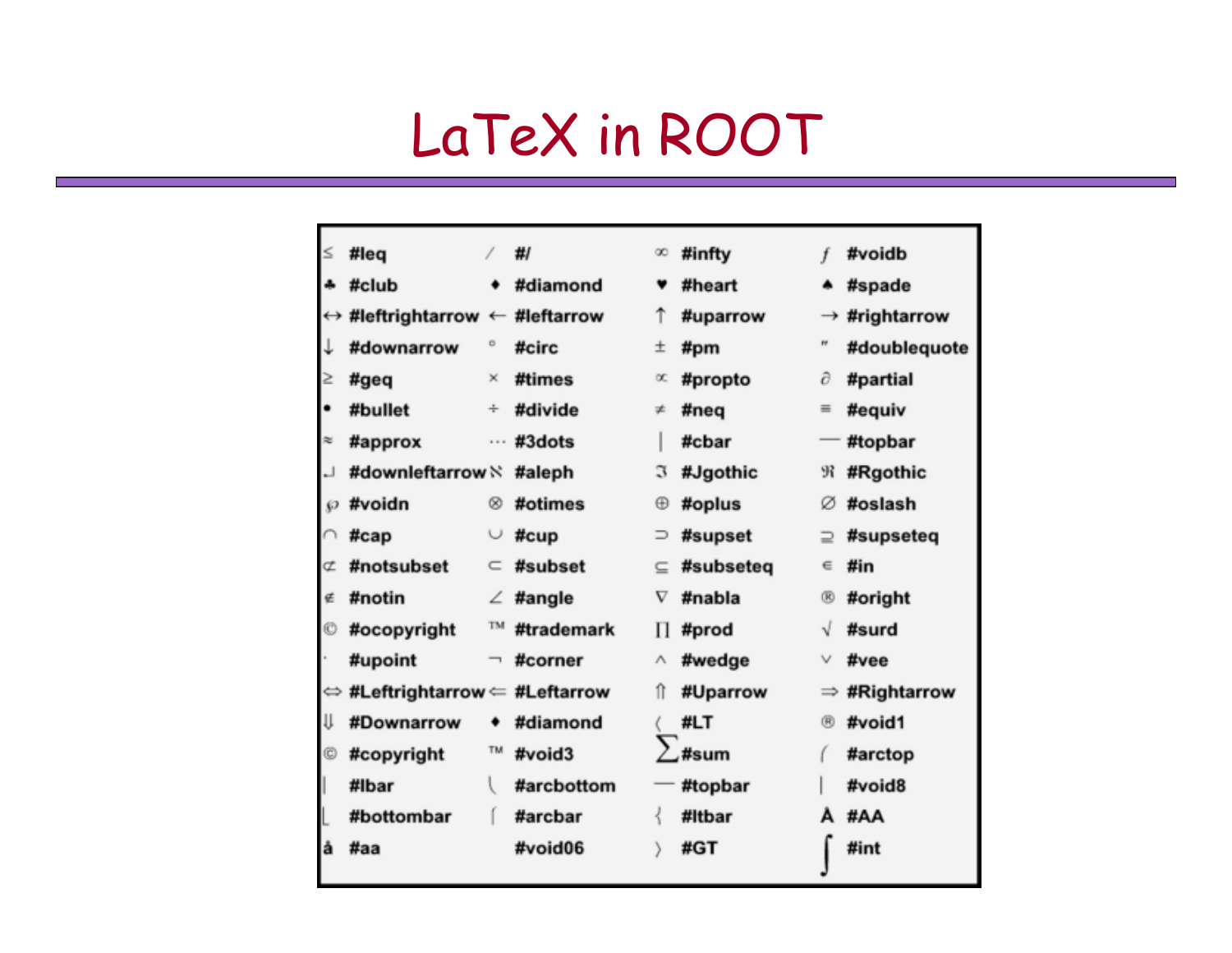### The "Stats Box"

#### The Statistics Box :

- • Setup with:
	- –gStyle->SetOptStat(mode)
	- –(ksiourmen)
- $\bullet$ Default is (000001111):
- To show overflows and underflows:
	- –gStyle->SetOptStat(111111);
- To remove entirely:
	- –gStyle->SetOptStat(0);

| $k=1$   | kurtosis         |
|---------|------------------|
| $K = 2$ | Kurtosis+error   |
| $s = 1$ | <b>Skewness</b>  |
| $S = 2$ | Skewness+error   |
| $i = 1$ | <b>Integral</b>  |
| $o=1$   | Overflow         |
| $u = 1$ | Underflow        |
| $r = 1$ | <b>RMS</b>       |
| $R = 2$ | <b>RMS+error</b> |
| $m=1$   | Mean             |
| $M = 2$ | Mean+error       |
| e=1     | Entries          |
| $n = 1$ | Name             |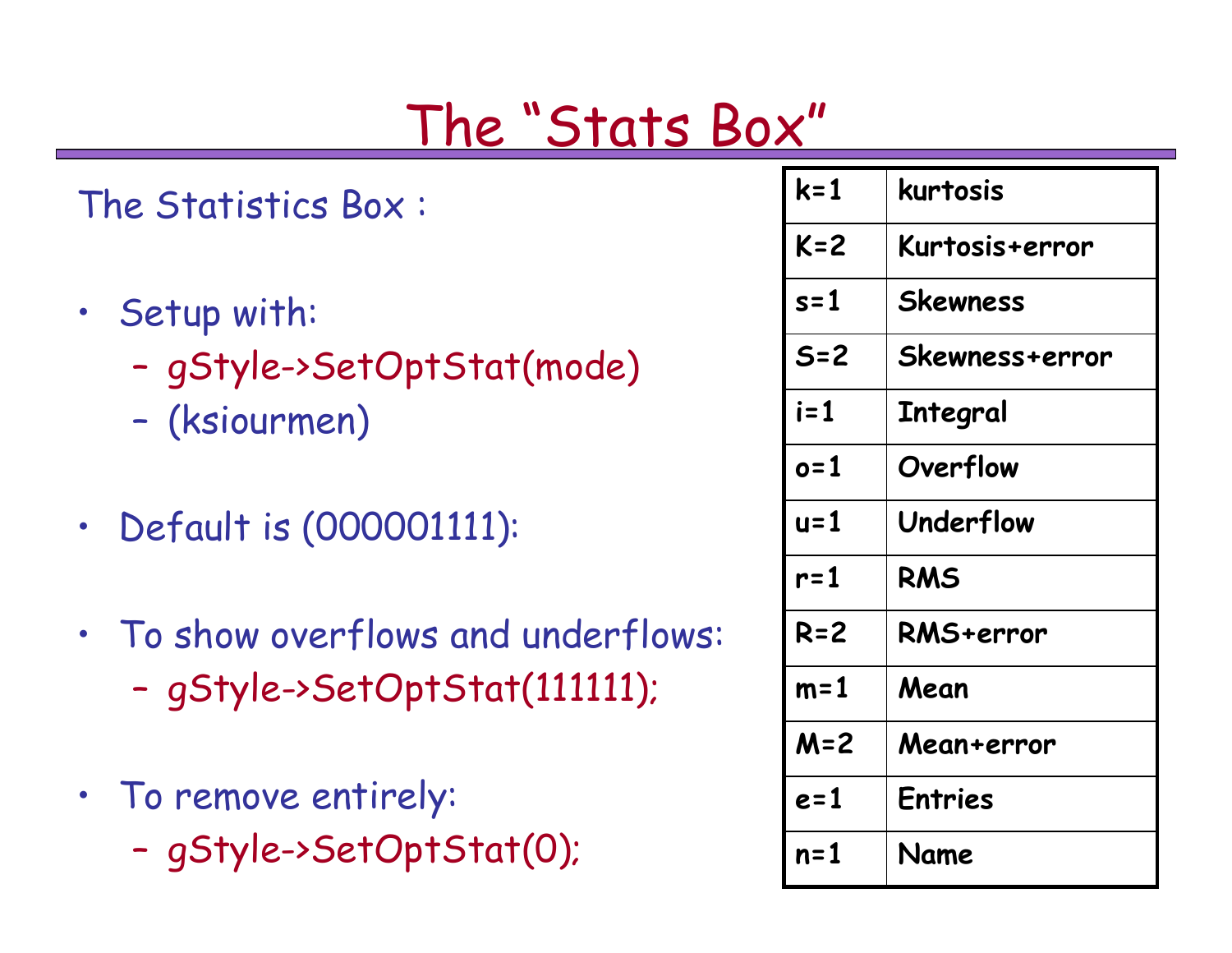# More on histograms

- Draw a second histogram on top of the first:
	- –First book the histogram
	- –Use another color to differentiate
	- –Fill the histogram
	- –Draw the histogram
	- –my\_hist\_2->Draw("same")
- Errors:
	- –my\_hist\_2->Draw("esame")
- Default : errors = sqrt(entries)
- To get error as sqrt(sum of weights), enter –my\_hist\_2->Sumw2() before filling the histogram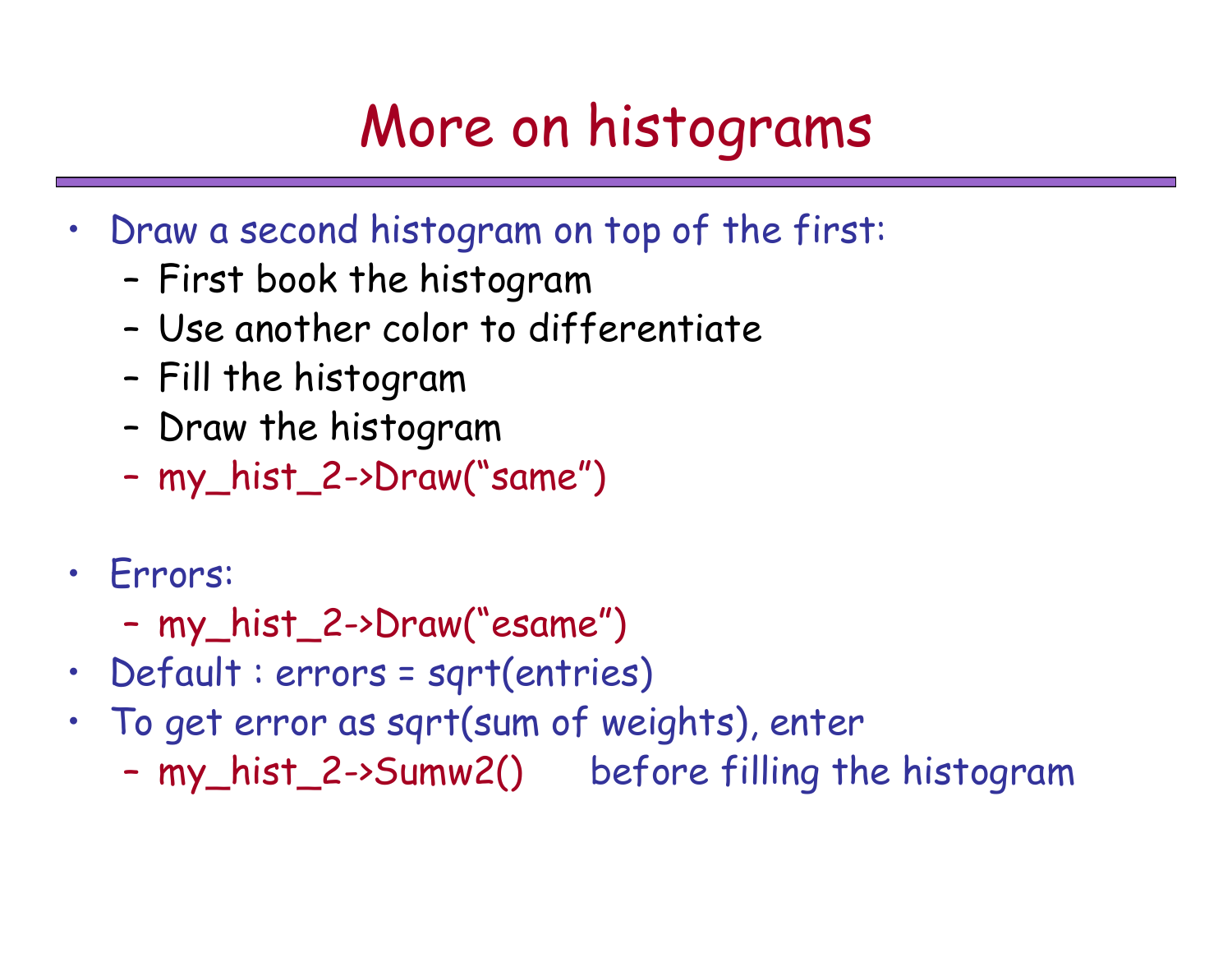### Exercises

#### Exercises:

- Add axis labels
- Add a legend
- Add a text box

#### Save Histograms: c1->SaveAs("myhisto.eps"); c1->SaveAs("myhisto.ps"); c1->SaveAs("myhisto.gif");

#### Also can save source code for histogram: c1->SaveAs("myhisto.C"); Recreate histogram in a brand new ROOT session: .x myhisto.C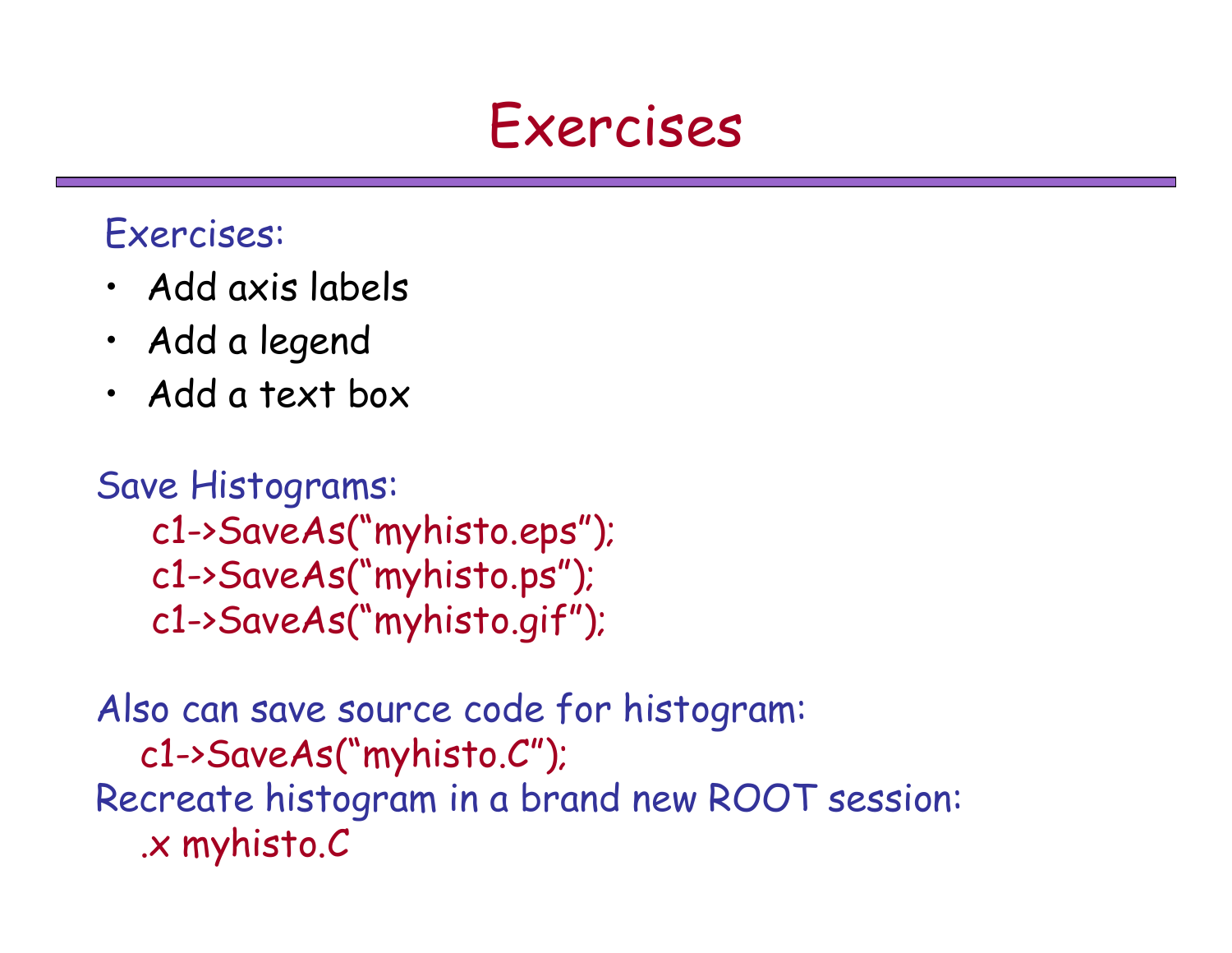### Functions and Histograms

• Define a function:

TF1 \*myfunc = new TF1("myfunc", "gaus", 0, 3); myfunc->SetParameters(10.,1.5,0.5); myfunc->Draw();

• Generate histograms from functions:

(myfunc->GetHistogram())->Draw();

• Generate histograms with random numbers from a function:

TH1F \*myhist = new TH1F("myhist", "Histo from gaus", 50, 0, 3); myhist->FillRandom("myfunc", 10000); myhist->Draw();

•Write histogram to a root file:

> TFile \*myfile = new TFile("fillrandom.root", "RECREATE"); myhist->Write(); myfile->Close();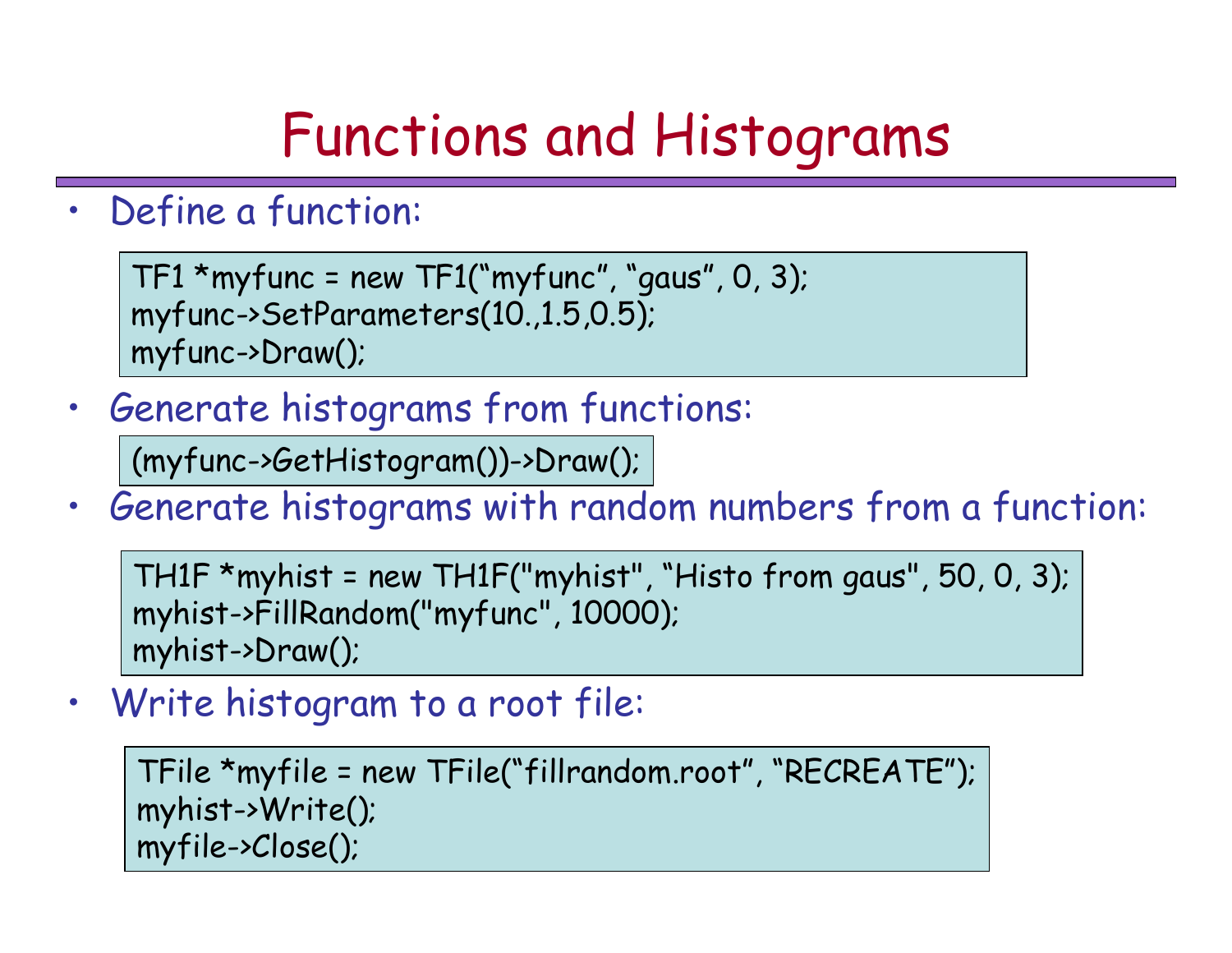# Fitting Histograms

- Let us try to fit the histogram created by the previous step: Interactively:
- Open root file containing histogram: root -l fillrandom.root
- Draw histogram: myhist->Draw()
- Right click on the histogram and select "Fit Panel"
- Check to ensure:
- "gaus" is selected in the Function->Predefined pop-up menu
- "Chi-square" is selected in the Fit Settings->Method menu
- Click on "Fit" at the bottom

[Display fit parameters: Select Options-> Fit Parameters]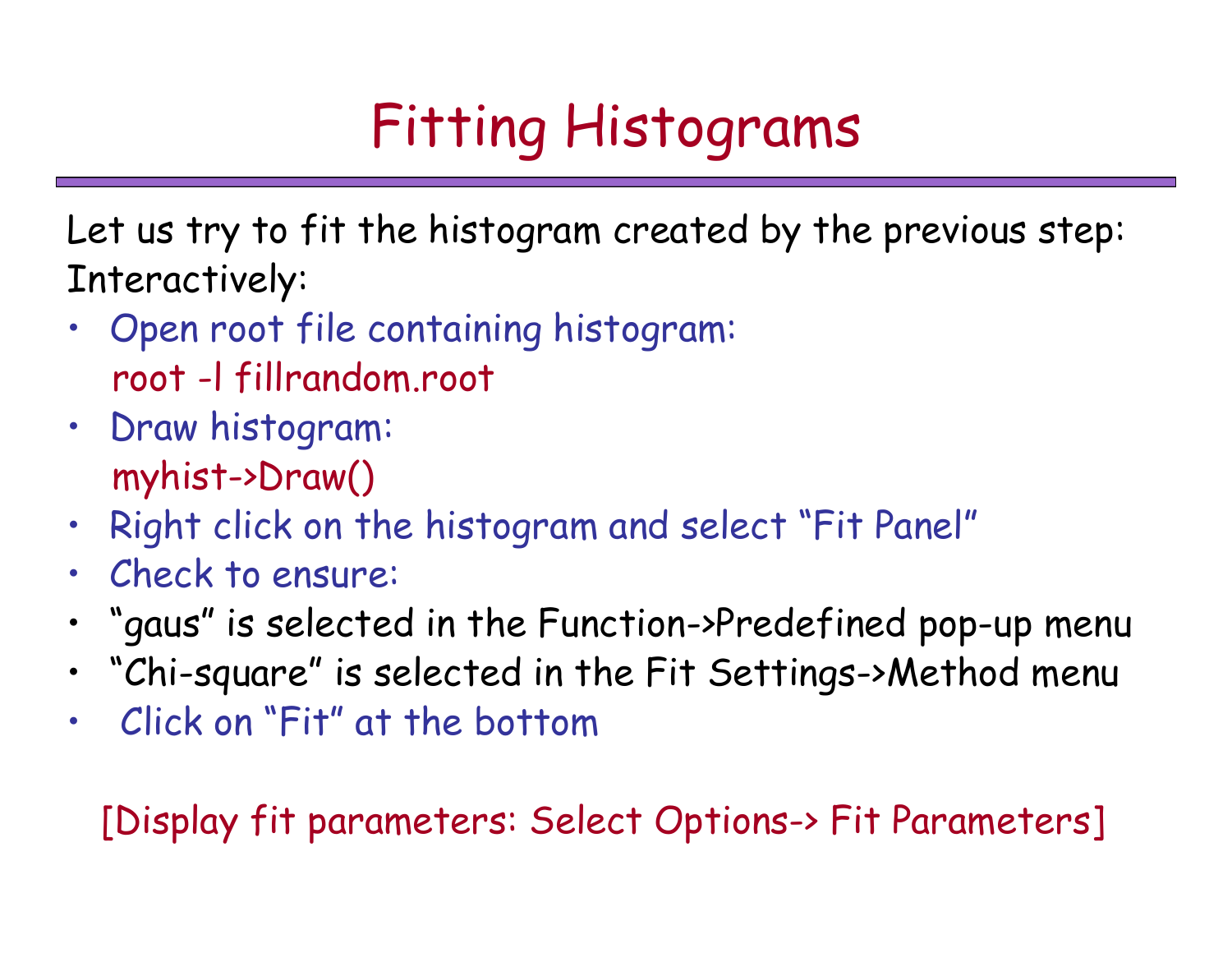# Fitting contd:

Using user defined functions:

• Create a file called user\_func.C with the following contents:

double user\_func(double \*x, double \*par) { double arg = 0; if (par[2]) arg =  $(x[0] - par[1])/par[2]$ ; return par[0]\*TMath::Exp(-0.5\*arg\*arg); }

```
[tulika@cmslpc04 NEPPSR]$ root -l fillrandom.root
root [0]
Attaching file fillrandom.root as _file0...
root [1] .L user_func.C
root [2] TF1 * f1 = new TF1("f1", user_func, 0, 3, 3);root [3] myhist->Draw()
<TCanvas::MakeDefCanvas>: created default TCanvas with name c1
root [4] f1->SetParameters(10,myhist->GetMean(), myhist->GetRMS());
root [5] myhist->Fit("f1");
```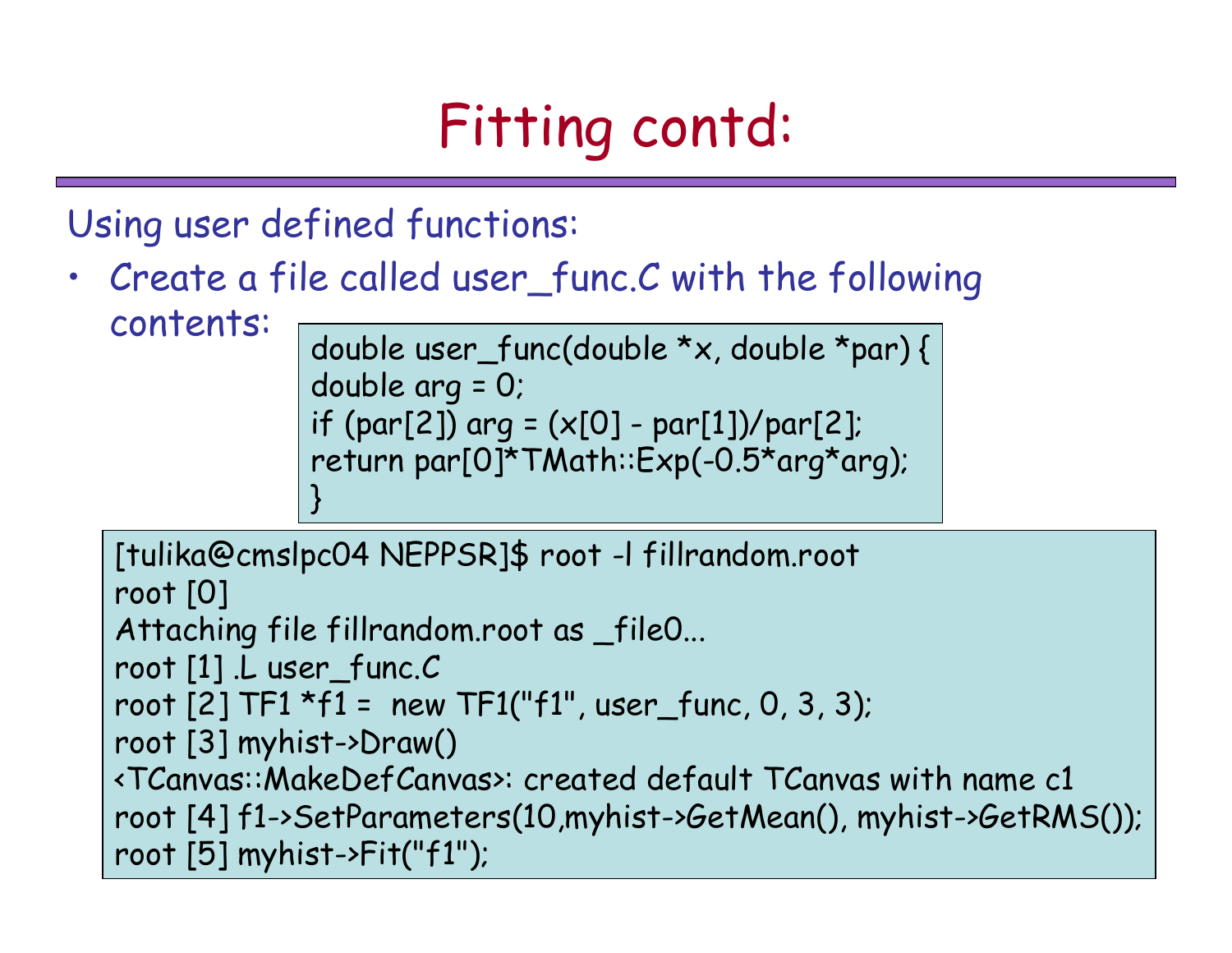### Fitting contd:

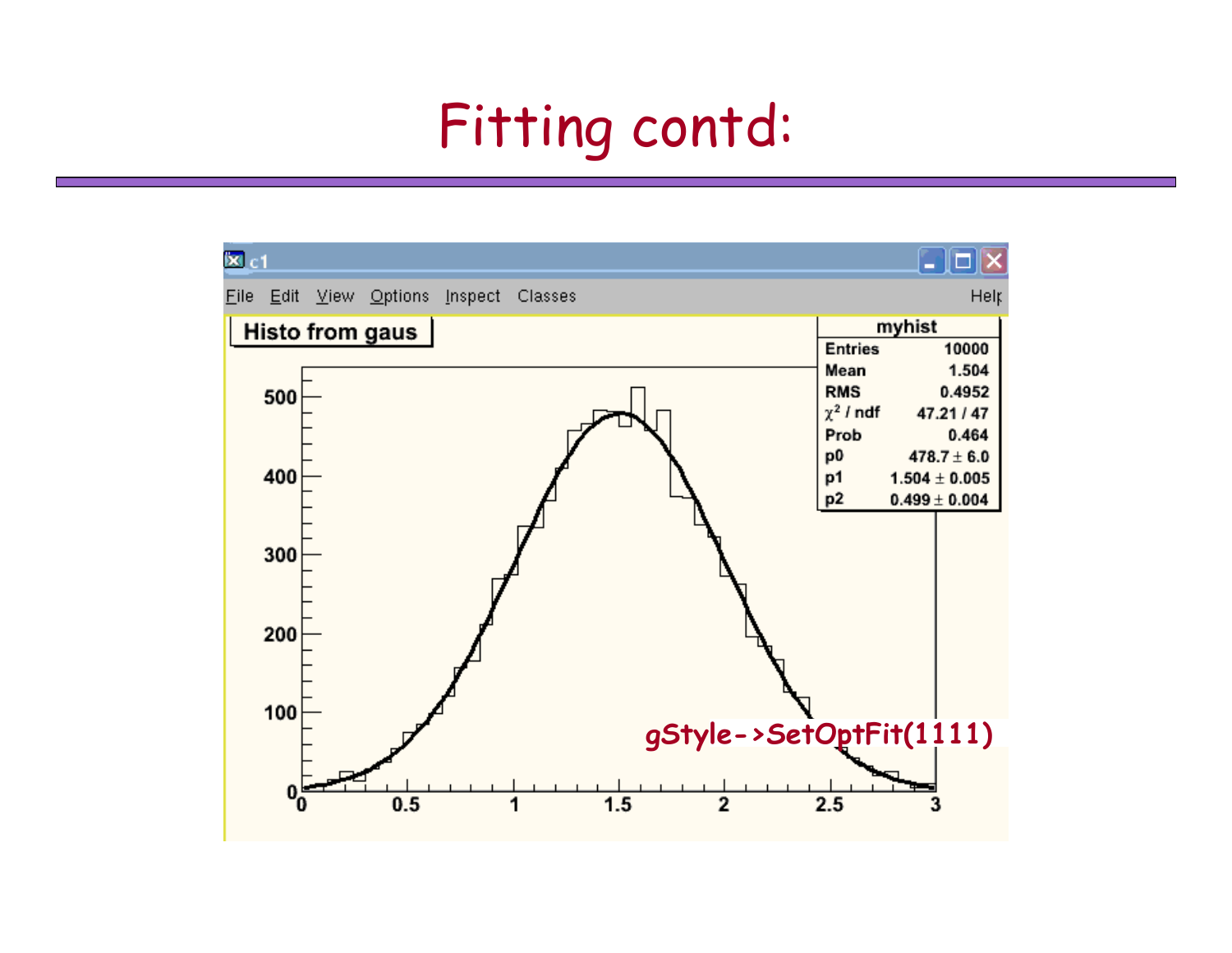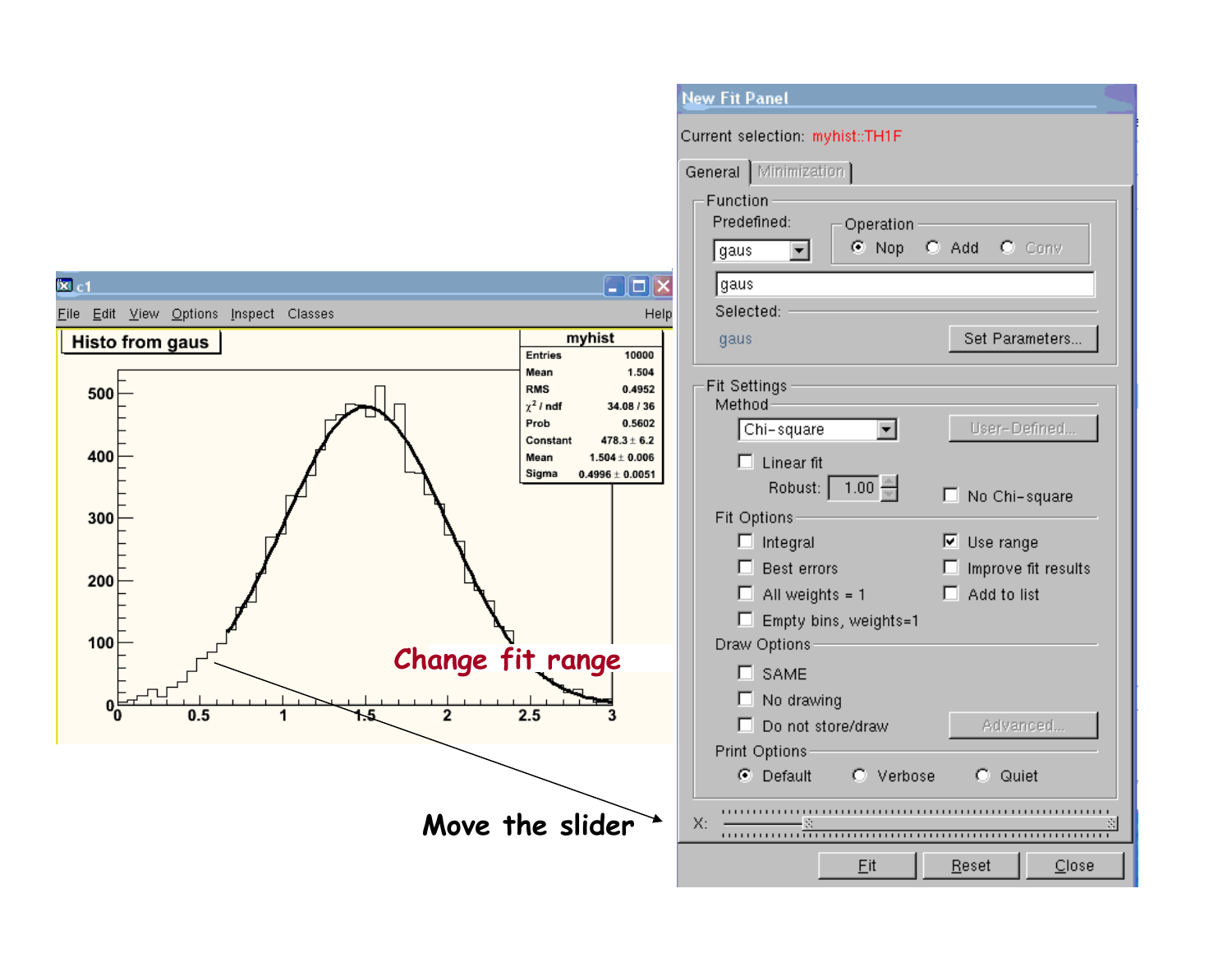## N-tuples and trees

#### • An n-tuple is an ordered list of numbers

| Row | event | ebeam  | pх       | рy       | pz     | zv    | chi2 |
|-----|-------|--------|----------|----------|--------|-------|------|
| 0   | 0     | 150.14 | 14.33    | $-4.02$  | 143.54 | 22.26 | 0.94 |
| 1   | 1     | 149.79 | 0.05     | $-1.37$  | 148.60 | 0.61  | 1.02 |
| 2   | 2     | 150.16 | 4.01     | 3.89     | 145.69 | 16.57 | 0.89 |
| 3   | 3     | 150.14 | 1.46     | 4.66     | 146.71 | 11.47 | 1.02 |
| 4   | 4     | 149.94 | $-10.34$ | 11.07    | 148.33 | 0.37  | 0.85 |
| 5   | 51    | 150.18 | 17.08    | $-12.14$ | 143.10 | 22.09 | 0.90 |
| 6   | 6     | 150.02 | 5.19     | 7.79     | 148.59 | 2.28  | 1.06 |
| 7   | 7     | 150.05 | 7.55     | $-7.43$  | 144.45 | 21.40 | 0.97 |
| 8   | 8     | 150.07 | 0.23     | $-0.02$  | 147.78 | 6.96  | 0.93 |
| 9   | 9     | 149.96 | 1.21     | 7.27     | 146.99 | 7.17  | 1.02 |
| 10  | 10    | 149.92 | 5.35     | 3.98     | 140.70 | 38.81 | 1.08 |
| 11  | 11    | 149.88 | $-4.63$  | $-0.08$  | 147.91 | 4.01  | 0.86 |
| 12  | 12    | 150.11 | $-1.96$  | 11.46    | 147.41 | 6.76  | 1.08 |
| 13  | 13    | 150.02 | $-4.97$  | 4.29     | 145.06 | 17.79 | 0.92 |
| 14  | 14    | 149.86 | 0.26     | 0.10     | 144.69 | 22.26 | 0.93 |

- A ROOT Tree can be an ordered list of any collections of C++ objects
	- – It has branches which can hold many other objects, for eg. vectors
- An n-tuple in ROOT is just a simple Tree, where each branch contains floating point data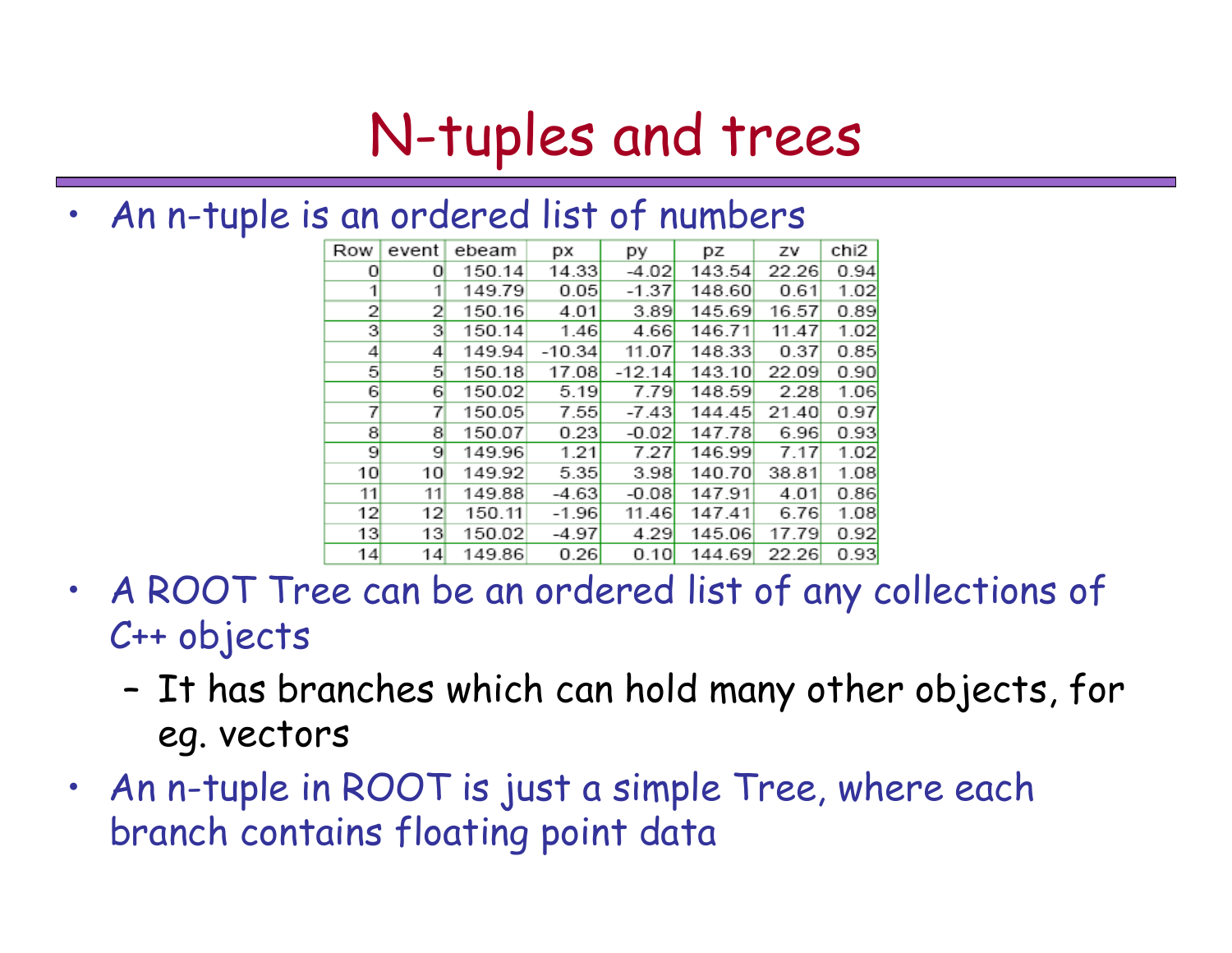### Getting started with trees

Download the file at <http://home.fnal.gov/~tulika/NEPPSR/histo-174.root>

Use the following commands to open the file and list contents The root-file consists of a tree called "ttbar".

To display the names of the variables stored in the tree use the "Print()" command

```
[tulika@cmslpc04 NEPPSR]$ root -l histo-174.root
root [0]
Attaching file histo-174.root as _file0...
root [1] .ls
TFile** histo-174.root
TFile* histo-174.root
 KEY: TTree ttbar;1
root [2] ttbar->Print();
```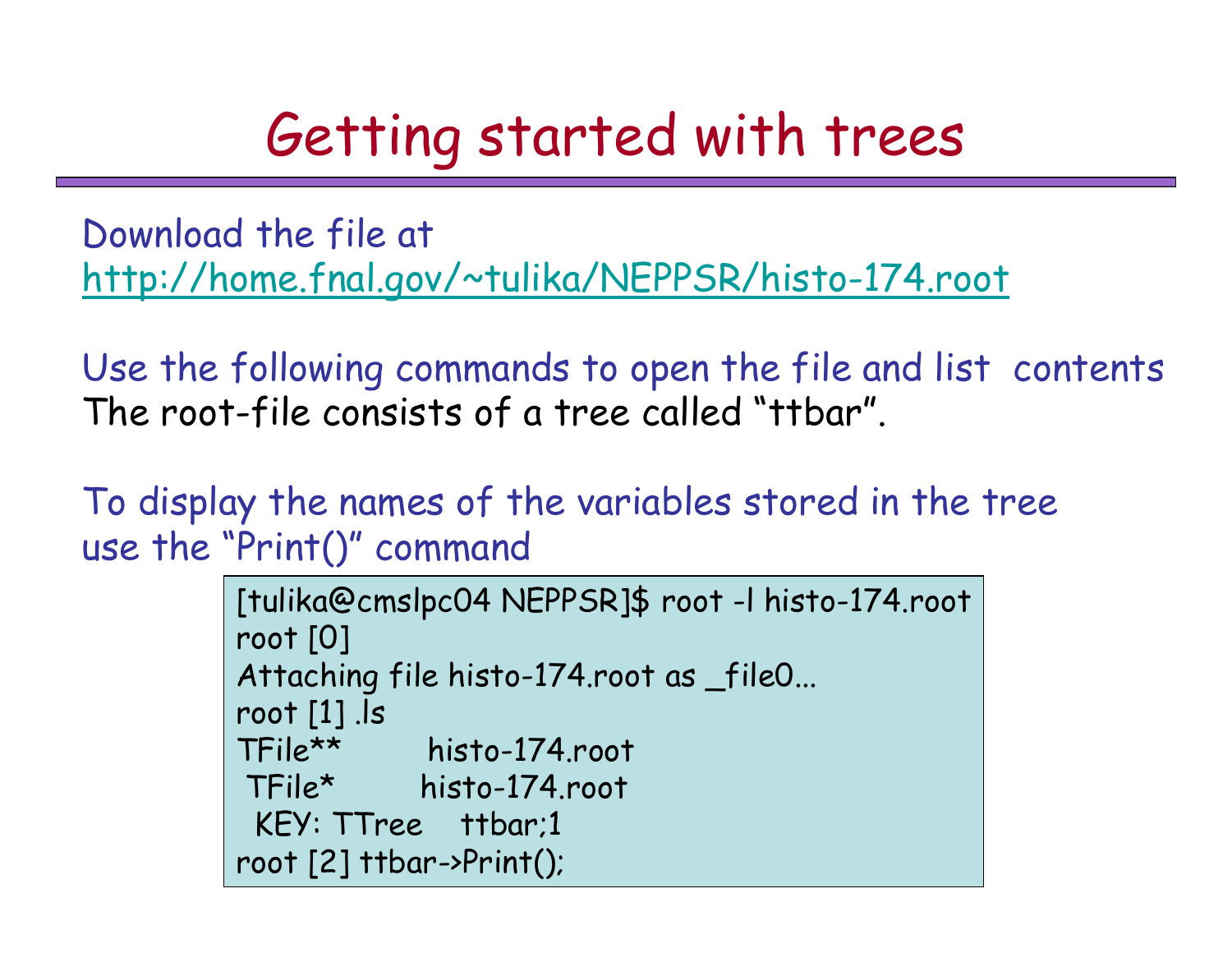### Plotting tree variables

#### root [3] TCanvas \*c2= new TCanvas ("c2", "My Canvas",400, 600)

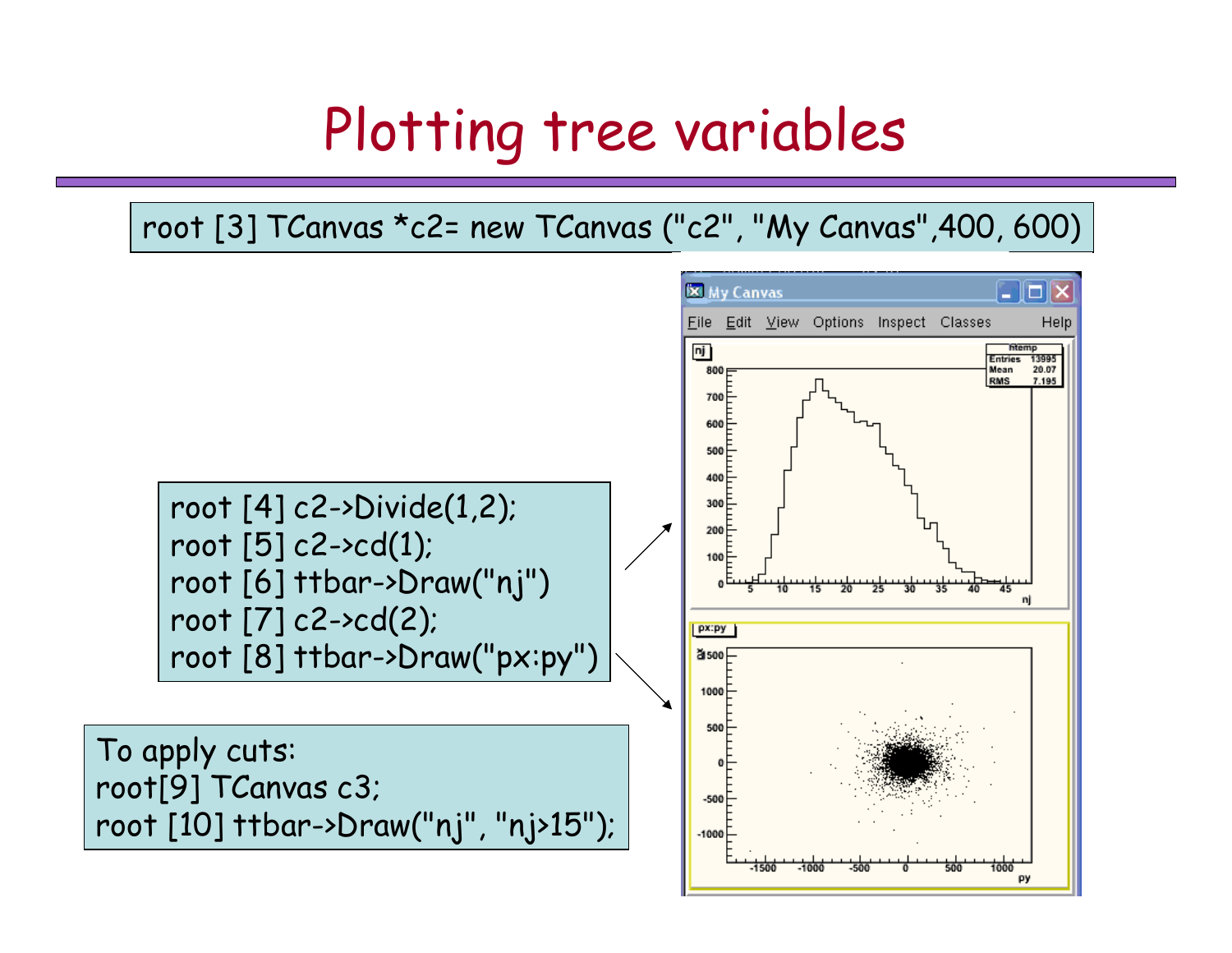# Analyzing trees

```
[tulika@cmslpc04 NEPPSR]$ root -l histo-174.root
root [0]
Attaching file histo-174.root as _file0...
root [1] .ls
TFile** histo-174.root
TFile* histo-174.root
 KEY: TTree ttbar;1
root [2] ttbar->MakeClass("Analyze")
Info in <TTreePlayer::MakeClass>: Files: Analyze.h and Analyze.C
generated from TTree: ttbar
(Int_t)
```
Add your analysis code to Analyze.C and then execute in ROOT:

root [0] .L Analyze.C root [1] Analyze t root [2] t.Loop()

"L"oad the file Create an object of type t Execute Loop command of object t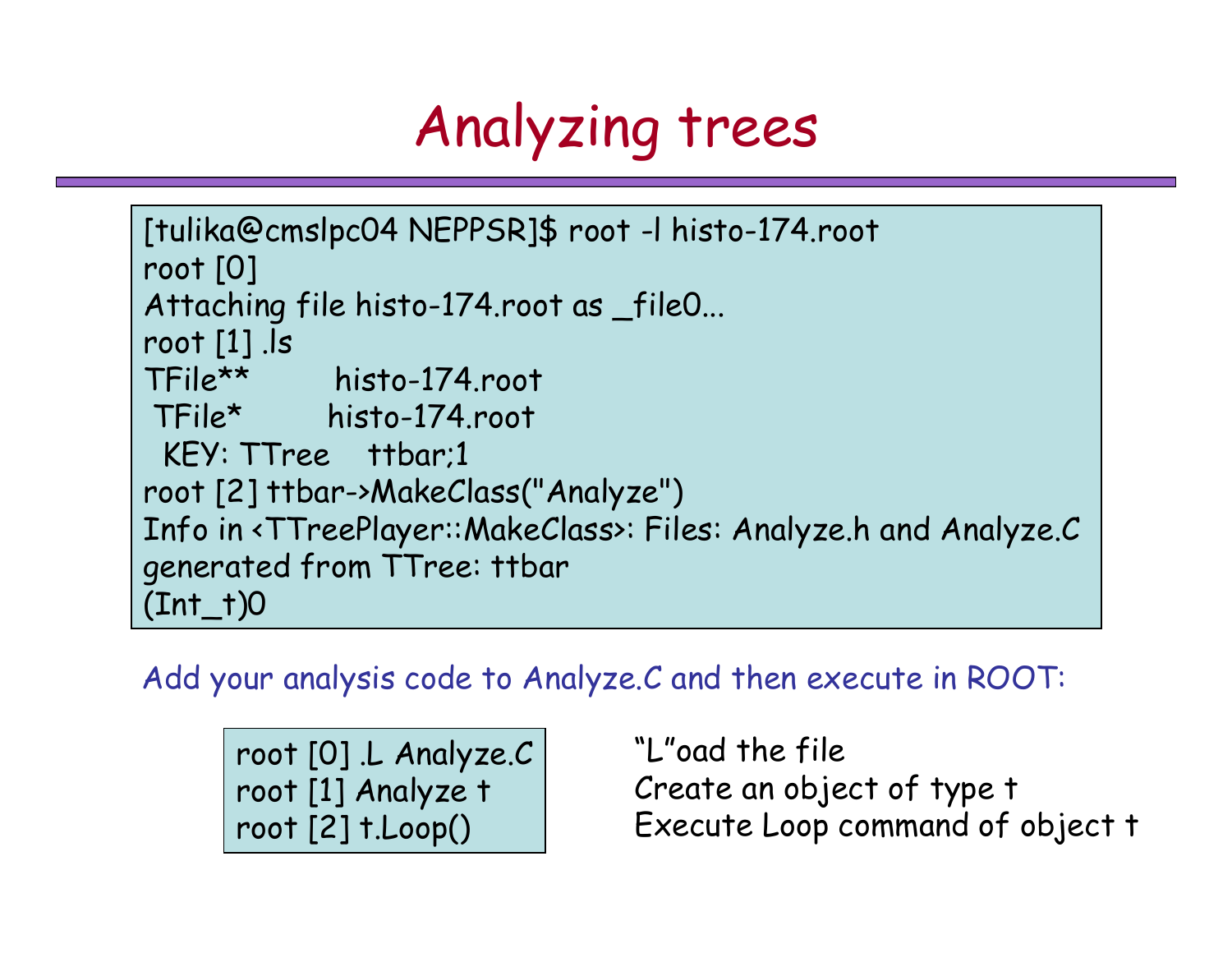"Analyze" trees

```
#define Analyze cxx
#include "Analyze.h"
#include <TH2.h>
#include <TStyle.h>
\#include \langleTCanvas.h>
void Analyze::Loop()
∱∕
     In a Root session, you can do:
\frac{1}{2}Root > .L Analyze.C
\frac{1}{2}Root > Analyze t
\prime\primeRoot > t.GetEntry(12); // Fill t data members with entry number 12
\prime\primeRoot > t.Show(); \frac{1}{2} // Show values of entry 12
\prime\primeRoot > t.Show(16); // Read and show values of entry 16
\prime\primeRoot > t.Loop();// Loop on all entries
\prime /
\prime /
       This is the loop skeleton
\prime\primeTo read only selected branches, Insert statements like:
// METHOD1:
\frac{1}{2}fChain->SetBranchStatus("*",0); // disable all branches
\prime\primefChain->SetBranchStatus("branchname",1); // activate branchname
// METHOD2: replace line
\prime\primefChain \rightarrow GetEntry(i); // read all branches
//by b branchname->GetEntry(i); //read only this branch
   if (Fchain == 0) return;
                                                                   Setup code goes here
   Long64 t nentries = fChain->GetEntries();
   Long64 t nbytes = 0, nb = 0;
   for (Long64 t jentry=0; jentry<nentries;jentry++) {
      Long64 t ientry = LoadTree(jentry);
      nb = fChain->GetEntry(jentry);nbytes += nb;
                                                                  Loop code goes here// if (Cut(ientry) < 0) continue;
   }
}
```